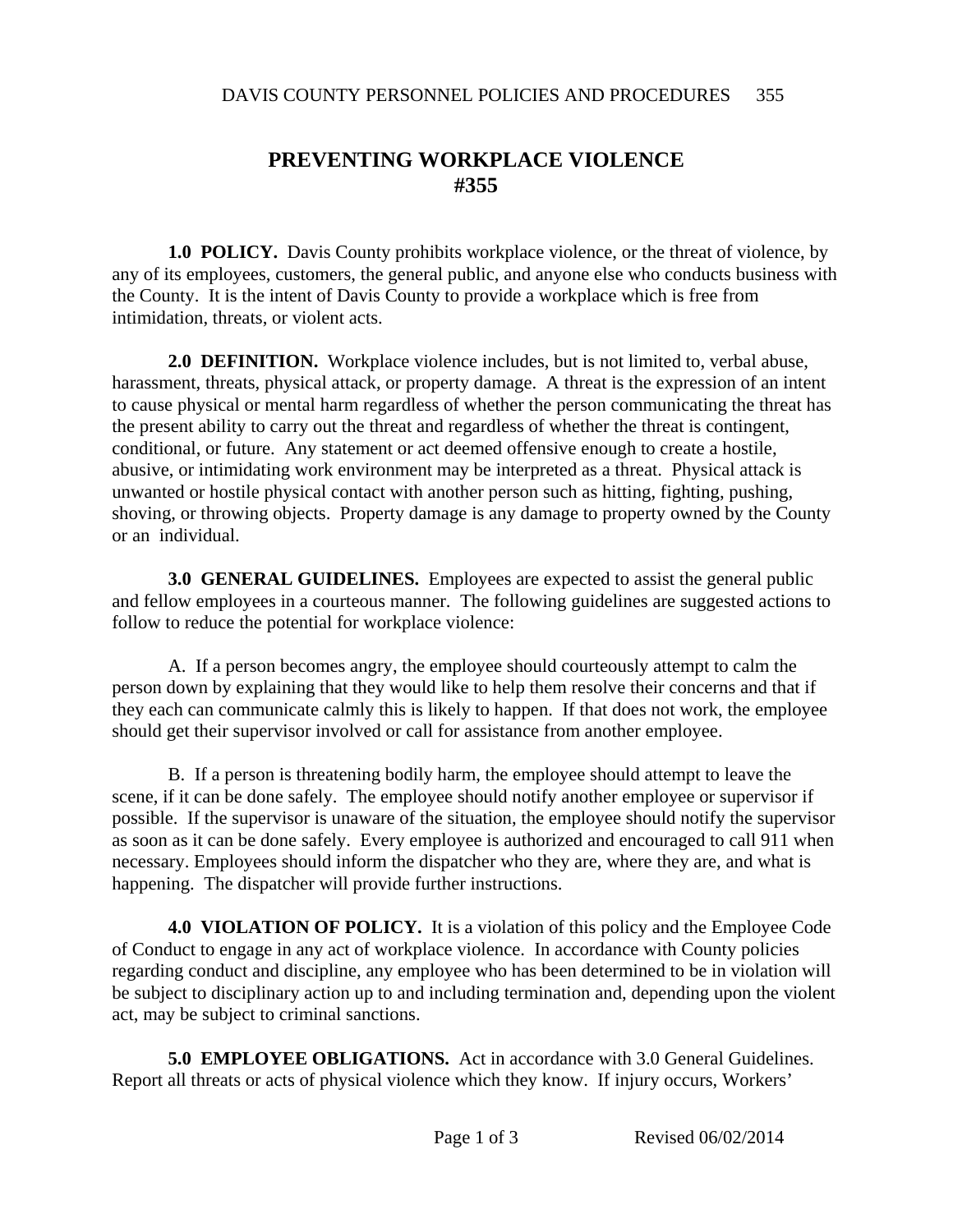Compensation and Risk Management forms must be completed by the Administrative Officer.

**5.1** Any employee who acts in good faith by reporting actual or implied violent behavior will not be subjected to retaliation. Employees having knowledge of a violent or potentially violent incident and failing to report it may face disciplinary action. Employees may, at their choice, make a report of workplace violence to any of the following:

> Any supervisor in the employee's chain of command, The Office of Personnel Management, Any County Commissioner, or The County Attorney's Office.

**5.2** Anyone receiving a report of workplace violence shall immediately inform the Personnel Director.

**6.0 REVIEW TEAM.** As necessitated by the seriousness of the incident, the Personnel Director may assemble a Threat Management Review Team consisting of representatives from the County Attorney's Office, Personnel Office, Sheriff's Office, employee assistance program, local law enforcement agency, and others as deemed necessary. In the event of a specific violent threat or violent incident, the Review Team may take action that includes, but is not limited to the following:

- A. Evaluating potential for further violence
- B. Assessing an employee's fitness for duty (through mental health professionals)
- C. Selecting intervention techniques
- D. Establishing a plan for the protection of coworkers and other potential targets

E. Coordinating with affected parties such as victims, families, employees, media, or law enforcement personnel

- F. Referring victims to appropriate assistance and community service programs
- G. Assuring that counseling is available to traumatized individuals

**7.0**. **SECURITY AUDIT.** On an annual basis or whenever the physical layout of the work space is significantly altered, the Administrative Officer should examine the escape routes of the work area and communicate any changes to all department employees. On an as needed basis, the Administrative Officer may request a security audit from the Sheriff to determine whether any or additional security measures might be necessary and effective. All employees should openly communicate with each other to be aware of any unusual activity that may identify the potential for or actual occurrence of a violent incident. Administrative Officers are encouraged to solicit employee input regarding workplace security. Suggestions for improved security may also be channeled through the Office of Personnel Management.

**8.0 EMPLOYEE TRAINING.** As a condition of employment, employees must complete the County's Workplace Violence Prevention Training Course within six (6) months of their hire/appointment date. Failure to attend required training may result in disciplinary action which could include termination of employment.